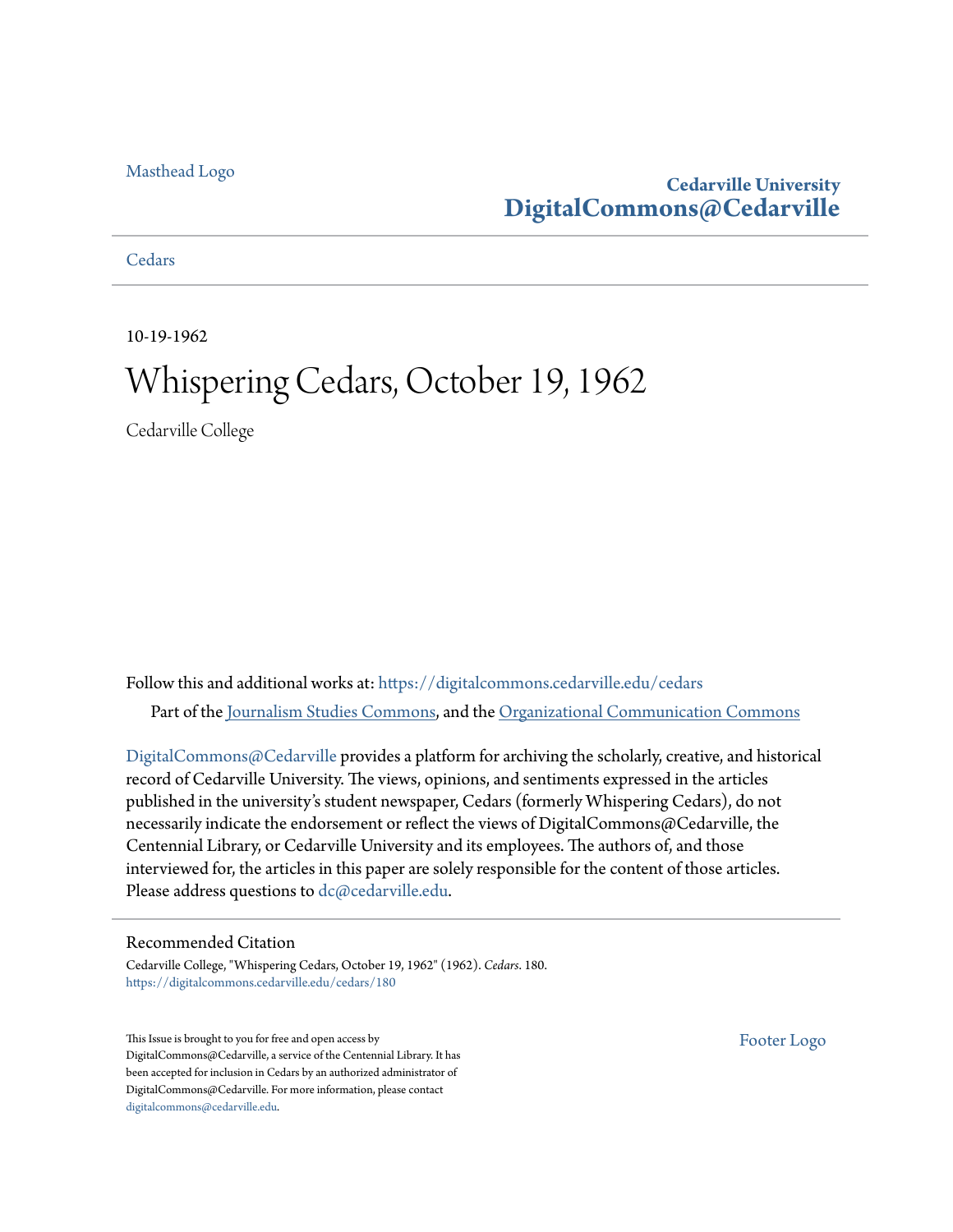

Vol. VIII October 19, 1962 No. 2

# Student Council Boosts Campaign for College's New Expansion Fund

Student Council President Mark Haseltine presented a challenge gift of \$200 tc Dr. James T. Jeremiah, Cedarville's president, at the afternoon session of the Fall Day of Prayer on October 11 in an effort to encourage the faculty and student body to raise \$1, 000 to be used in the College's most recent expansion drive.

#### ABLE STUDENTS AWARDED SCHOLARSHIPS

Thirty-two Cedarville Cc .ege students are receiving financial assistance this semester because of their special abilities in various fields. Twelve students have be en awarded academic scholarships; thirteen men have received athletic grants in aid; and seven other students have been given scholarships from various funds in their local areas.

1'hose who have received academic scholarships from the College are: Bette Adamson, Carole Boren, Paul Brower. Carol Brown, Peggy Buerer, Carolyn Coppock, Edward David Gordon, Norman Nicklas, Shirley Marie Otto, Patricia Schonscheck, T. James Walker, and David Warren. An academic scholarship pays half.of the student's tuition and gives him the opportunity to work 20 hours a week for the College.

Athletic grant s in aid have b e en earned by: Gary Brandes, Sam Canine ,

President Jeremiah had announced to the student body the day before that the- board of trustees had taken a 30-day option on the 80-acre Roy Waddle farm which is located to the north and west of the main campus. In order to secure this property; a  $$12,000$  down payment must be paid by Nov. 1. So far the trustees can account for about  $$7,000$ of this amount.

If the students and faculty can raise \$700 by October 26, the Student Council has promised to give an additional \$100, which would make a total of \$1,000 raised by the immediate college family. It was suggested that campus organizations make group contributions to the fund and that students contact their home churches for additiona] gifts to the expansion fund. The first of three offerings to be received on Fridays netted a little over \$100.

Since many feel that the acquisition of this adjacent property is essential for the future growth of the school, Student Council and administration are urging all of the students, staff, and friends of the College to work and pray that the \$12,000 goal will be realized by Nov. 1.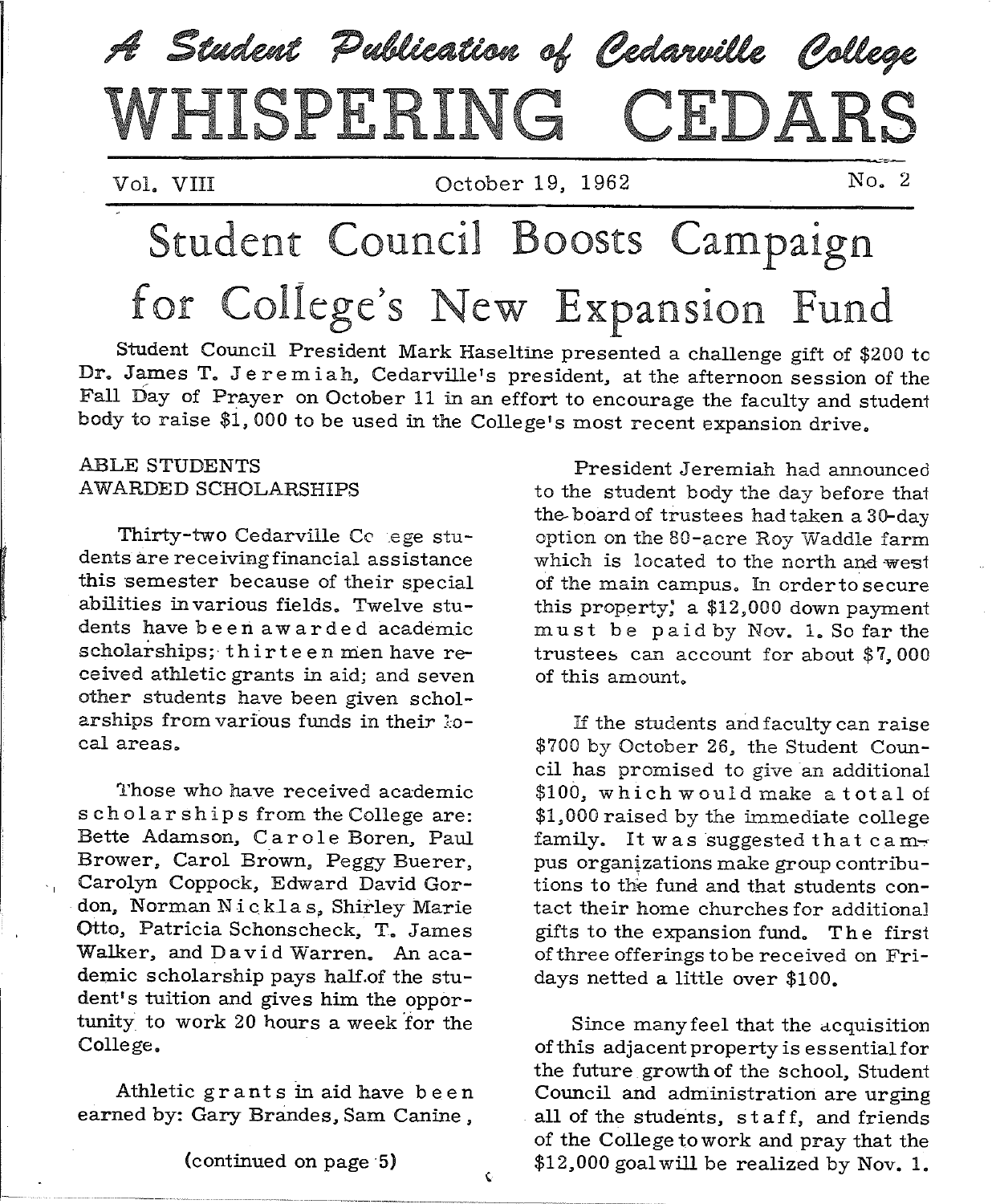#### EDITORIAL APPARENT BEAUTY

As I was walking down the campus path a few days ago, someone said to me, "I think we really have a beautiful campus." Is this as true as we would like it to be? From a first glance it may be, but when we begin to examine the situation, how true is it?

From first impressions, we do have <sup>a</sup>beautiful campus. It is one of the finest around. Come with me, if you will, and we will take a second look at· some of the situations that exist on our campus.

As we begin our walk around the Cedarville College campus, one of the things that seems to be rather noticeable is the messy looking garbage cans that are sitting around everywhere we go. When the gymnasium is completed, it will not be such a pleasant looking sight to see the rear of the dining hall cluttered with who-knows-how many garbage cans. We cannot blame the dining hall for this because they certainly do not have any other place for them, but it woulds <sup>e</sup>em thats om <sup>e</sup> kind of an enclosure could be provided for these. This would help the general appearance behind the dining hall and also improve the view from the front of the new gymnasium.

We continue our stroll around the campus and upon coming to the girls' dormitory, we find in the entrance ways several more garbage cans, filled to capacity. Do you think this is .a very pleasant sight?

Night is fast approaching as we bring our stroll to an end. We as <sup>a</sup> student body feel that our campus is beautiful, but I wonder if a passerby·at night would think the <sup>s</sup>am e thing. If one drives by on Main Street and glances up toward the Administration and Science Buildings, all he can see is <sup>a</sup> bright glare of light. Wouldn't it give a better appearance if the lights were fixed in such <sup>a</sup>way so as to shine on the exterior of the buildings, rather than shining out from them? Likewise, the lights that are found on each end of the Girls' Dorm and the Bookstore Dorm show nothing of the beauty of these buildings.

It seems that the path which goes from the Administration Building to the corner of Main and College streets could be improved by a few lights along the way. For those of the fairer sex, these lights'would help to take away their fear of the dark. A few decorative lights in the right places could do much to help beautify our campus.

What would be wrong with a few benches sitting around the campus? How many times have you wanted to go out some place and study or just be alone, but have had no place to sit? Perhaps the couples would appreciate some places where they could sit and talk privately on campus. Would some attractive benches detract from the appearance of the campus?

Would not these be worthwhile projects for some of the organizations or classes? Would money spent for lighting, benches, or shrubbery make a good student body project?

#### STAFF

| ${\rm Editor.} \dots \dots \dots \dots \dots {\rm Beverly\ Woods}$ |
|--------------------------------------------------------------------|
| Business Manager Ellis Howard                                      |
| Art EditorRich Davidson                                            |
| Feature Editor Sally Bender                                        |
| Sports Editor Bob Fidler                                           |
| Reporter-In-ChiefPat Micka                                         |
| Copy Reader  Nancy Smith                                           |
| AdviserR. T. McIntosh                                              |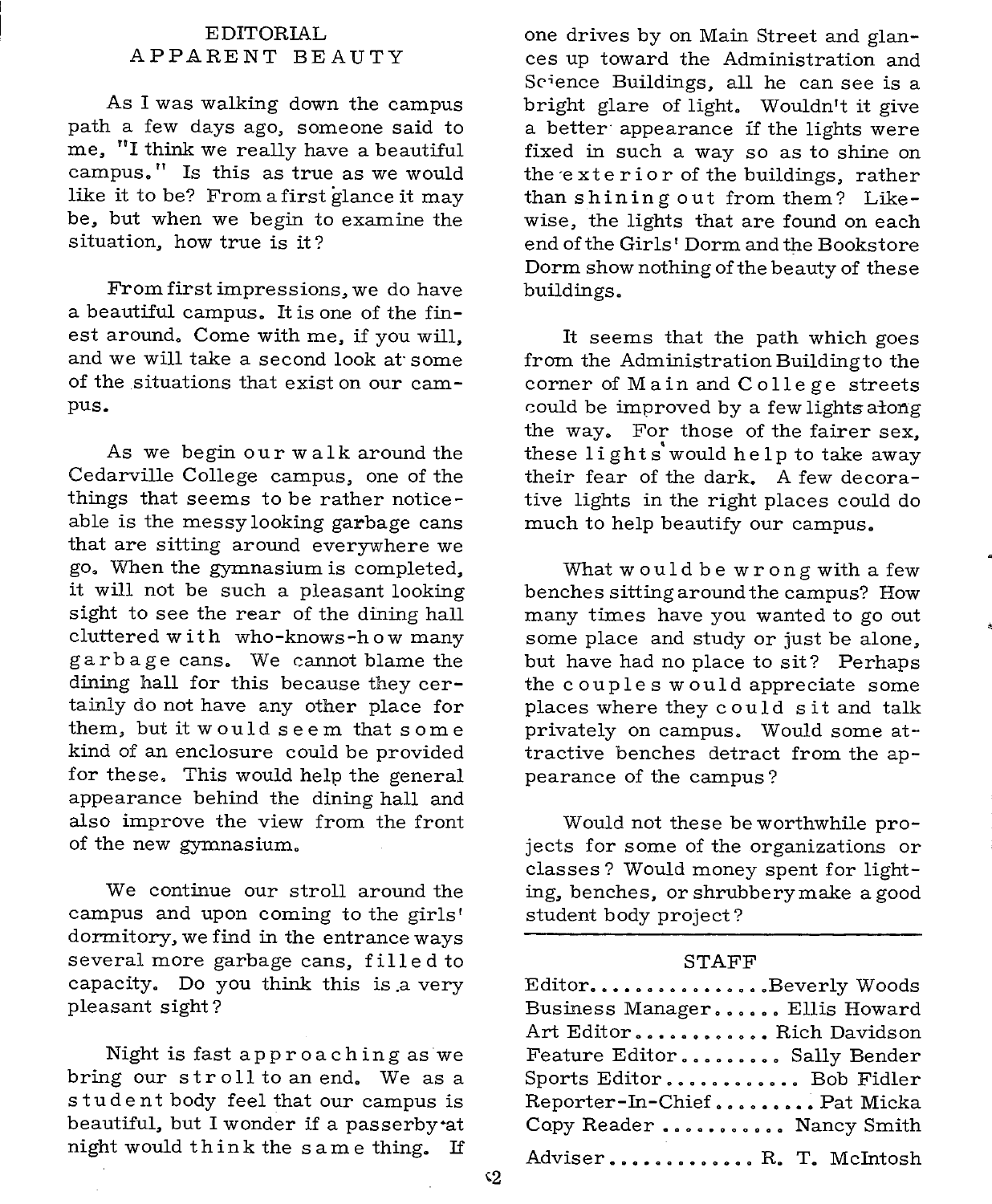#### LETTER TO THE EDITOR

#### Dear Miss Editor:

ŧ.

We are told by philosophers that aesthetics is subjective. One finds beauty in the multi-hue of a precious opal, while others are in awe of the love liness in a treachérous sea storm destroying +he adjacent shores. Beauty in the eye of man is beheld with joy that stirs the pure heart.

We need the sense of sight in most cases to actualize beauty, yet could it ever be that something can be made beautiful if not seen? Is there anything created or made that could be used to represent beauty but must be kept hidden from man's view in order to retain this "beauty"? What is both functional in use and beautiful in seclusion?

In our modern world of vogue and vanity, beauty has become the quality only pleasurable to the sex gratifying standpoint. Exhibitionism of the human body is the only gateway to the world's so-called beauty. Fashions that flaunt the feminine features are destroying the true concept of beauty God first intended such features to have. Now if you would take a walk with me, Miss Editor, around the campus of Cedarville College, how many fashions are "flirting with the world"? Is there evidence that the world's beautyhas a higher estimation than the beauty God first incorporated?

Miss Editor, would you agree with me that more material and less immodesty should be seen on our campus'?  $I<sup>i</sup>$  m sure one of the intentions of the knee was for saintly kneeling, not to be sinfully appealing.

It is the contention of many here that more knees are seen than bent. Be it true or not, I appeal to you, Miss Editor, to join efforts in upholding the God- $\frac{3}{3}$ 

)given standards of modesty and separation that Christ and His beauty may be seen and hon o re d here at Cedarville College.

#### A Transfer Student

(Editor's Note:This paper welcomes signed letters that express student opinions on timely subjects.)

#### STUDENT OPINION POLL

11 'What name would you like to have for your dorm, and why?"

- Phil Brower, Sticka: Powell Hall, after Dr. Powell of the Council of Fourteen, recently retired from a Tacoma, Washington, pastorate.
- Bud Connell, Bookstore: Brian Hall, b e ca us <sup>e</sup>they should name dorms after famous or infamous alumni.
- Larry Killian, Cedar: Webster Hall, after our famous mother.

in<br>El

- Lois Kennedy, Harriman: Stick a, to make me feel more at home.
- David Nims, Bookstore: I think slowly and haven't thought of anything yet.
- Ellis Howard, Bookstore: Mc Chesney Hall, because he was a past president and served as legislative representative for Greene County.
- Dan Park, Rife: Ichabod Hall, because that means "the glory hath departed."
- Grace Brown, New Dorm: Williams Dorm, because of his outstanding contributions to the school.
- Mona Ballard, New Dorm: Maddox Hall because of the prominence he has achieved in American education.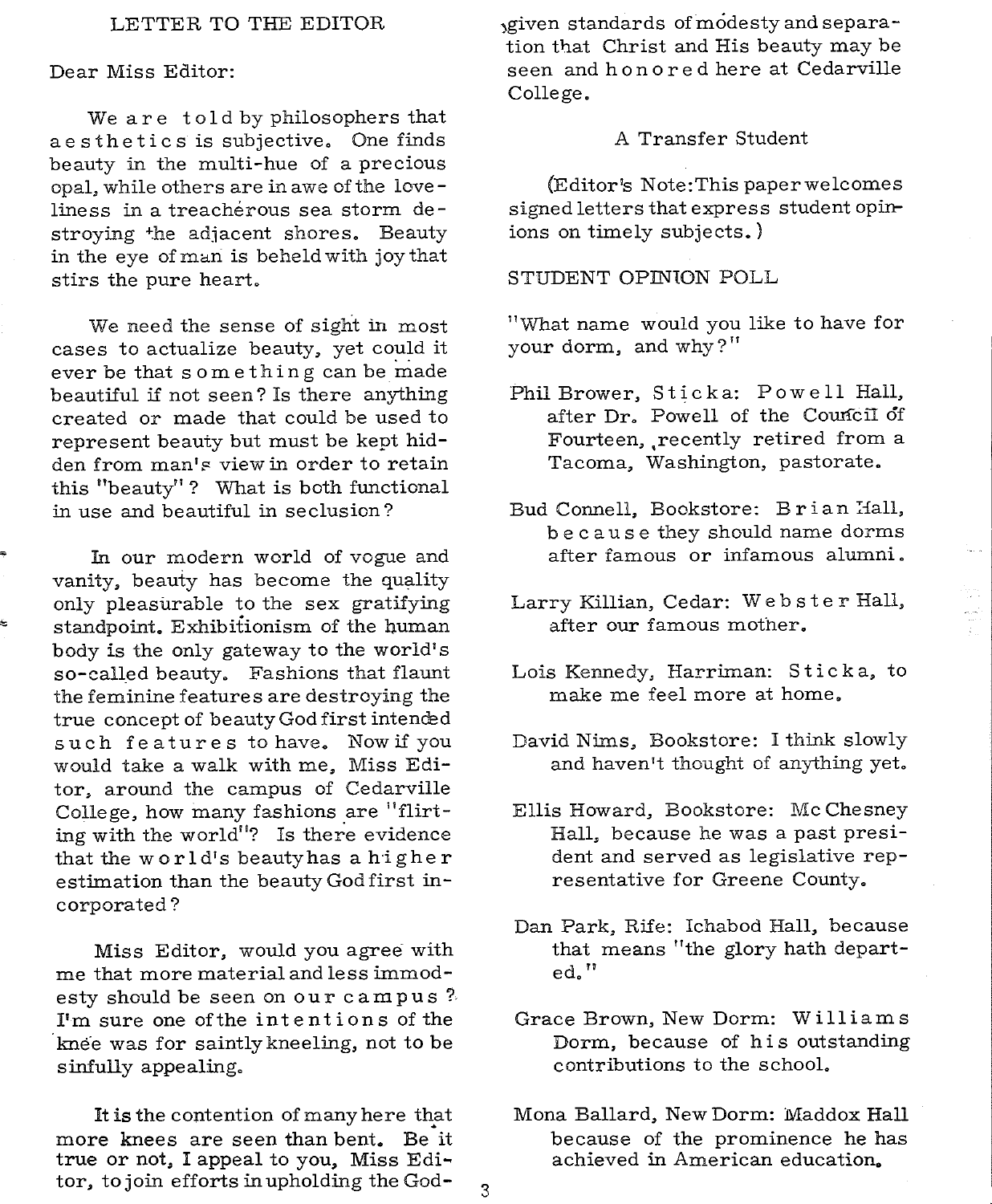

## Mr. Gleason Ledyard

# AUTHOR, WORLD-TRAVELER BEGINS ARTIST SERIES

Gleason Ledyardwillbeginthe College Artist Series when he presents <sup>a</sup> colored slide lecture in Alford Memorial Auditorium at 8 p.m. on October 22. Mr. Ledyard, a former missionary to the E skim o s and veteran pilot in the Canadian Arctic, has recently completed a seven and one-half month tour of the world, taking him through more than 40 countries.

Equipped with cameras, Mr. Ledyard traveled through jungle, swamp, and river and rode in a Land Rover over many miles of primitive trails in Nigeria and Sierra Leone. He and his wife narrowly missed being captured by the Communists after visiting a leprosarium in Viet Nam.

Already the author of five books dealing with his work in the Arctic, Mr. Ledyard has written <sup>a</sup>new book based on the lives and work of the natives who are reaching their own peo<sup>p</sup>le with the Gospel.

# TEA OPENS MEMBERSHIP DRIVE FOR GAMMA CHI

On Tuesday, October 9, 1962, Gamma Chi held its autumn reception in the Cedar-Cliff High School. Approximately sixty girls attended.

<sup>A</sup>welcome to new students and upperclassmen was given by Gamma Chi's President, Bonnie Nash. Following this, Donna Johns, program chairman, introduced the evening's program which included <sup>a</sup>piano solo by Shirley Byrd, <sup>a</sup> reading by Julie Petrie, and a parody by Maryalyce Jeremiah. Before devotions, Donna Finley sang "Oh, Master Let Me Walk with Thee." Michal Geeting, vice-president, discussed Galatians 2:20, the society's verse, for the devotional time.

Just before refreshments, a 11 the <sup>g</sup>irls who attended passed through the reception line and were greeted by this year's Gamma Chi cabinet: Mrs. Maddox, adviser; Bonnie Nash, president; Michal Geeting, vice-president; Shirley Byrd, secretary;Julie Petrie, treassurer; Donna Johns, program chairman; Helen W in g, social chairman; D on n a Finley, parliamentarian; Rita Millikin, Student Council representative; and Maryalyce Jeremiah, Student Council alternate.

Other Artist Series events for this semester are:

November 3 Harold Strobridge - his torical slides of Cedarville College and community.

December 4 Howard Tuvelle - <sup>p</sup>ianist

January 4 Ruth Smith and Joe Zimmerman - duo pianos.

Attendance is required for all artist  $\mathfrak{c}_4$  series programs.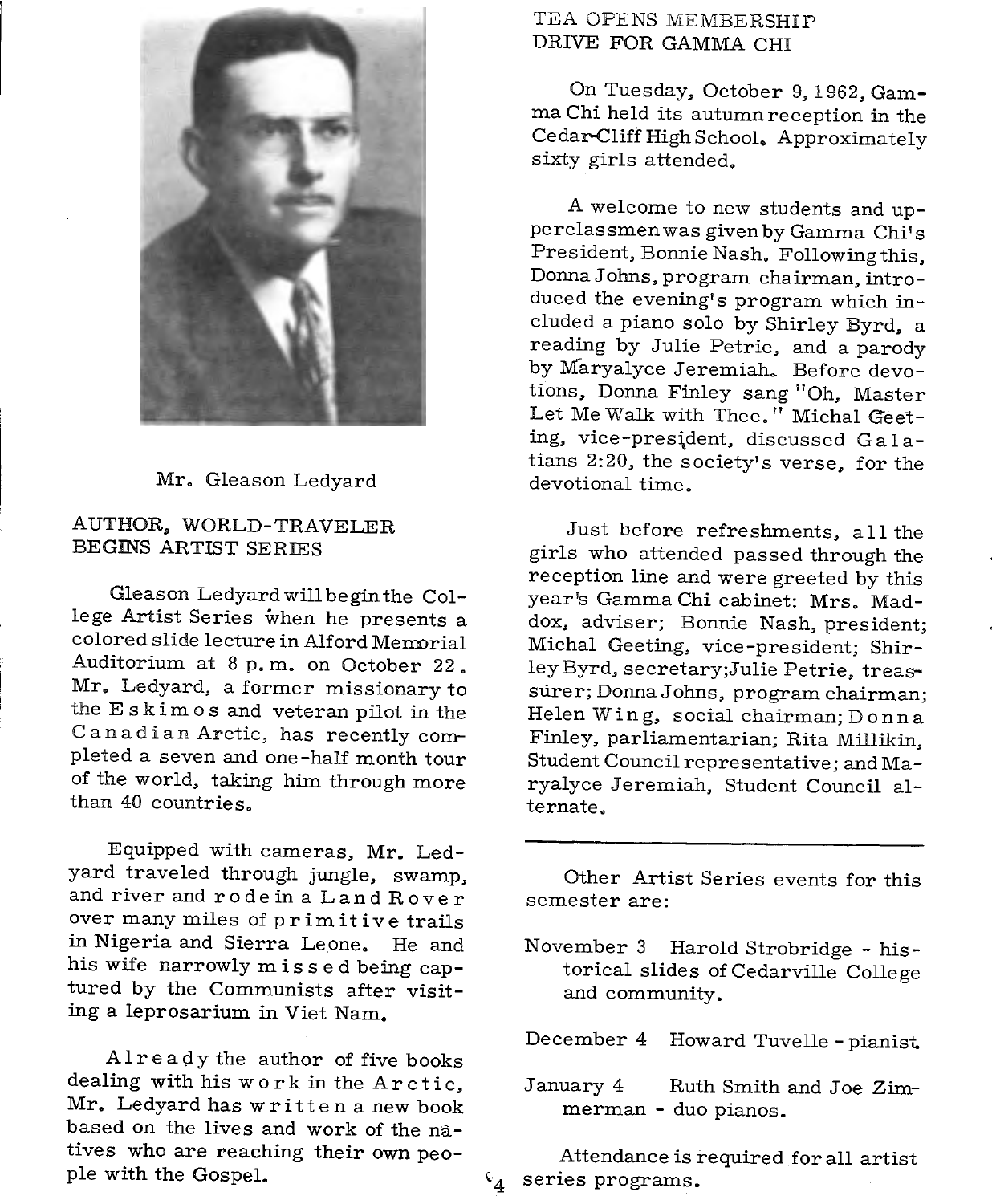$\overline{\mathbf{y}}$ 

SCHOLARSHIP STUDENTS (continued from page 1)

Dozier Carter, Dan Davis, Ray Davis, David Jeremiah, Rodney Lane, Jerry Olsen, Terry Shetler, Richard Spencer, Norris Smith, James Sprague, and G a r y Walthall. Athletic grants in aid vary in amount according to ability and need.

Jody Ronk was awarded a scholarship by the P. T. A. of Bensley School, Richmond, Virginia. Loretta Cushey and Judy Hartzell received scholarships from the Elizabeth M. Bayer Estate of Butler, Pennsylvania, and Philip Gilmore was given a scholarship from the Alden Linstrom Scholarship Fund of Trenton, Michigan. Paul Gale was awarded a scholarship by the Cedar-Cliff P. T. A., Cedarville, Ohio.

Dorothy Olsen received scholarships from the Lincoln Savings and Loan Association of Cleveland and from the Berea Newcomers' Club of Berea, Ohio. Becky O'Keefe also received scholarships from the College Club of Cleveland and from the Parma Senior High School P. T.A., Parma, Ohio.

Cedarville's academic scholarships are awarded on a semester basis with <sup>a</sup>minimum of a 3. 00 academic average required for renewal. Christian character, service, cooperation, and need are considered in the administrative committee's selection of recipients for this aid.

Athletic grants in aid aremade available to those with demonstrated ability who meet the standards set up by the athletic committee upon approval by the athletic committee and the athletic scholarship committee.

# MORNING PRAYER MEETINGS STARTED BY COLLEGE FACULTY

In an interview with Mr. Wyse, he stated, "The faculty felt it imperative to look to the Lord for guidance and direction in meeting the spiritual, personal, academic and material needs of our school." Because of this the faculty has started a meeting each week for special sessions of prayer.

The prayer meetings are held Wednesday mornings at 7:30 in the botany laboratory. Attendance is not mandatory. After a short devotional, the time is spent in prayer. Faculty mem bers having 8 o'clock classes are free to leave whiie others may continue in prayer for a longer period of time.

## PROSPECTIVE STUDENTS TO VISIT CAMPUS

After two stagnant years, our pros pective students program becomes mobile again. High school students from all of the Regular Baptist churches in Indiana and parts of northern Ohio have been invite d to vi s it our campus on October 26.

The Student Council will be in charge of campus tours for the groups throughout the afternoon. Our visitors will be attending classes during the morning and will meet in the chapel late in the afternoon for an open forum to be conducted by members of the administration. The heads of each department will be on hand to answer questions.

<sup>A</sup>musical program consisting of <sup>a</sup> cross-section of our campus talentwill be presented for the visitors in the evening.

5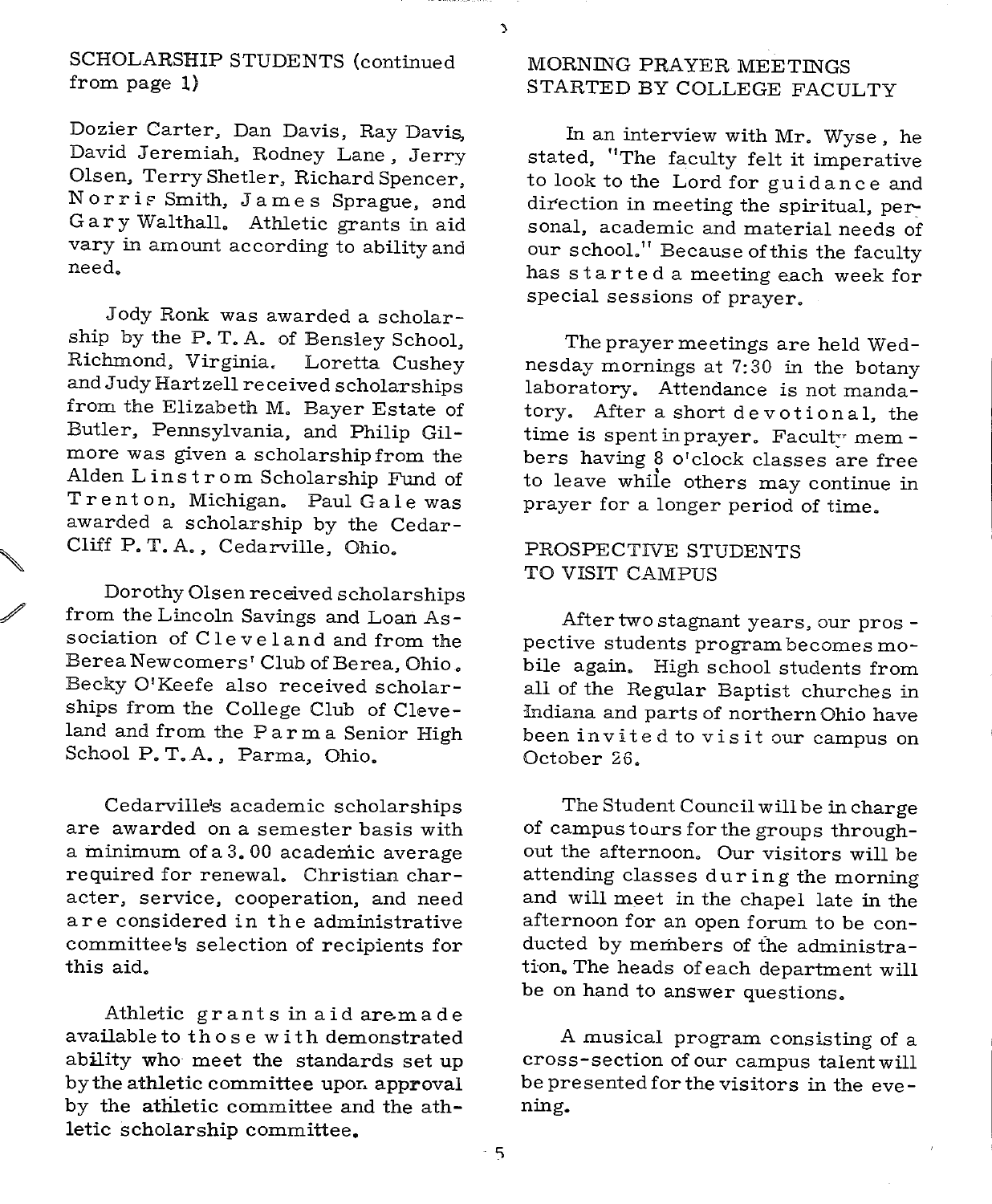

Chief Engineer Paul Gathany, assisted by BillLobsiger and Don Davidson, install transmitter.

#### WCDR-FM TO BEGIN OPERATION NEXT MONTH

WCDR-FM, the new Cedarville College educational radio station, is expected to start broadcasting November 26. It will operate on ten watts at <sup>a</sup>frequency of 88. 1 megacycles and will have <sup>a</sup>range of approximately eight to ten miles.

The studio is located on the third floor of the Administration Building, where Paul Gathany, chief engineer, and David Jeremiah, station manager, are busy preparing fortheir first broadcast. Mr. Gathany has just begun testing the equipment now that the transmitter is here and set up.

The faculty radio committee, consisting of Mr. John Reed, chairman, President James T. Jeremiah, and Miss Ruth Smith, is supervising the programming of the station. Members of the Radio and TV Speech class will assist in operating the station. Mr. Reed is inviting those who are talented and interested in this field to contact him for auditioning for a position on the staff.  $\qquad \qquad$  6

The station will be operating from 5 p.m. to 11 p.m. daily, and from 8 a.m. to 11 p.m. Sundays. The programming will include: The "Grace Hour," with the Rev. David Canine of Blanchester. <sup>a</sup>weekly message by Dr. Robert L. Sumner of Portsmouth, and another by the Rev. John Balyo of Cleveland; and the "Fellowship Hour," a Moody Bible Institute production.

There will be two dramatic features, "Miracles" and "Hymn History." Various live devotionals and a nightly quartet time, usually recorded but with a live broadcast once a week, are being planned. "Word and Testimony" and "Melodies with a Message," two College productions now being aired over three area stations, will be part of the regular schedule. The Modern Music Masters plan to sponsor a daily hour of classical music.

All college basketball games will be presented play by play with away games given as delayed broadcasts.

#### STUDENT BODY SETS \$2500 PROJECT GOAL

With <sup>a</sup>goal of \$2, 500, this year's student body project promises to be the best ever. Co-Chairmen Tom DeLanzo and Ted Ocheltree have an early start toward this goal with a "Dollar Day" in chapel and a "Fill-a-Jug"  $week$ . Alr e ad y over \$100 has b e en collected. Several men students paid a dollar apiece to enter the beard-growing con test which started last Mondayand ends Nov. 16. It is hoped that competition will arouse student interest.

No special project has been decided upon, but interest has been toward beautifying the campus with decorative lighting, shrubs, and ivy.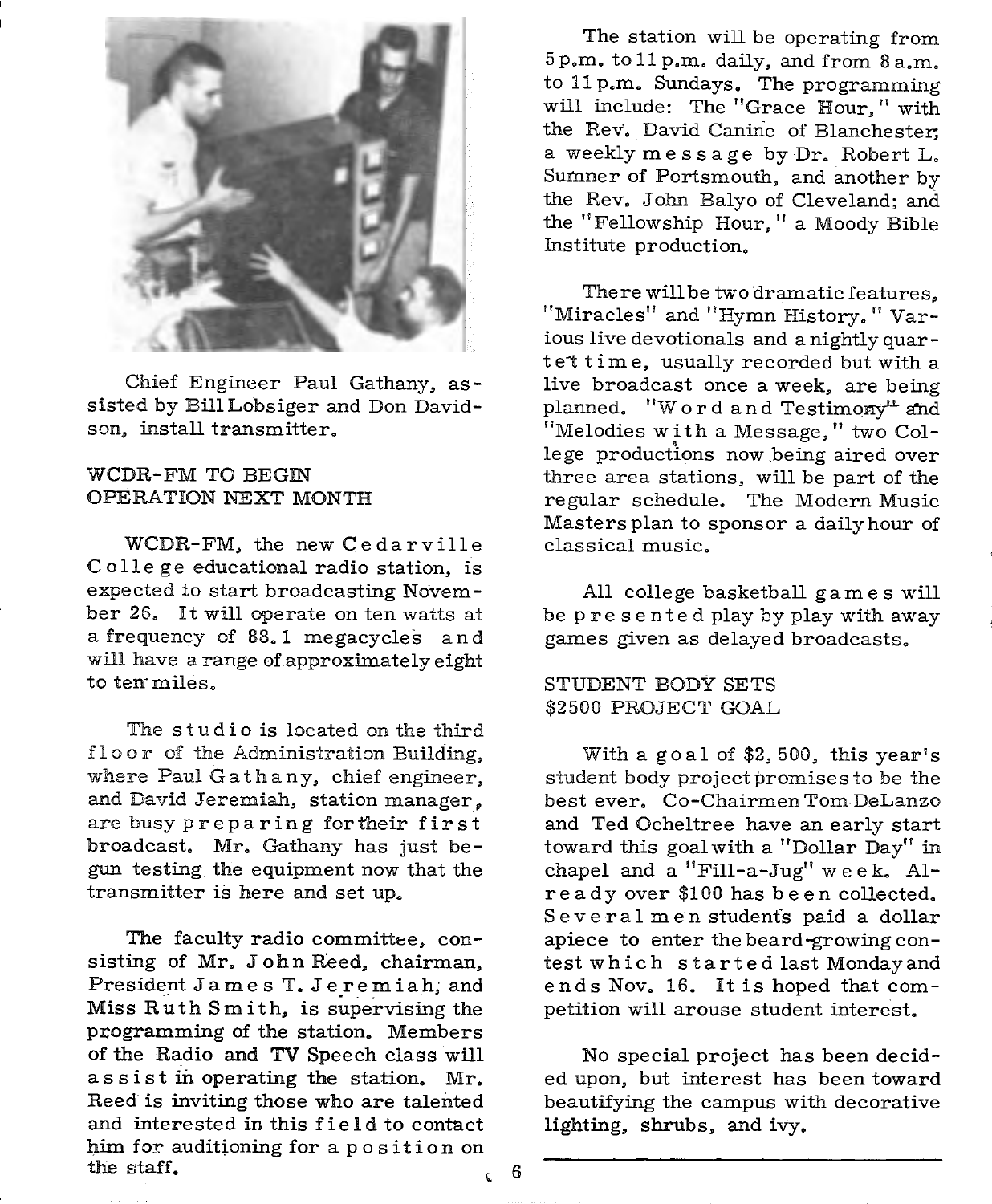Practice began Monday, Oct. 15, for the 1962-63 varsity basketball team.

According to National Association of Intercollegiate Athletics rules, organized practice may-not take place prior to the Oct. 15 date. However, the Cedarville athletes were engaged in <sup>a</sup> pre-season conditioning program that included cross-country running and weight lifting.

Practices are being held in the Central State girls' gym until the new Cedarville gym is completed.

#### GIRLS COMPETE FOR CHEERLEADING POSITIONS

If you keep your eyes on the area behind the old gymnasium, you will see a few signs of the things to come. Among these are the young men beating the pavement in an attempt to shape up for the coming athletic events.

Present also, are those girls who hope to represent our school as cheerleaders this year, along with head cheerleader, Donna Thompson. The <sup>g</sup>irls have been performing to the best of their abilities to earn <sup>a</sup>position on the list of 12 finalists.

Cindy Atkinson, Bette Adamson, Martie Bennett, Joanne Neely, Annette Whaley, Dawn Mitchell, Ann Halley, Vicki Curcio, Ardith Cayton, Irene Lane, Pat Kaster, and Sylvia Wing are the 12 girls who will go before the student body on Oct. 22 for the final decision.

Until then, I am sure that you will be able to see them somewhere, run-

#### ANNIVERSARY HOMECOMING PLANS REVEALED

Alumni and former students will re turn to the College campus the weekend of Nov. 16-17 for the annual homecoming. The theme of homecoming, "As the Cedar Grows," will be in keeping with the 75th anniversary of the school.

According to Miss Joy Mackay, head of the social committee, dorms, classes, and organizations may spend up to \$25for display materials, \$10 more than in previous years. It is hoped the extra allowance will result in bigger and better displays.

Activities will include a facultya lum n i luncheon, an alumni meeting, and a pageant, "As the Cedar Grows," under the direction of Mrs. C. R. Maddox. There will not be an alumni-varsity basketball game because of a new Mid-Ohio League rulingwhichprohibits varsity action until December 1. However, the varsity squad will present <sup>a</sup> display of their talent in the afternoon.

Miss Mackay says there will be <sup>a</sup> baby-sitting service available for children under eight.

GIRLS INTRAMURAL SOFTBALL SCORES

|  | Team Three 18, Team Four 6 |  |                |
|--|----------------------------|--|----------------|
|  | Team Five 37, Team One     |  | -9             |
|  | Team Five 17, Team Four 11 |  |                |
|  | Team Three 13, Team One 5  |  |                |
|  | Team Two 9, Team Four      |  | -8             |
|  | Team Three 16, Team Five   |  | $\overline{4}$ |

ning and jumping, clapping their hands, and yelling, T-E-A-M; Te am, team, team!